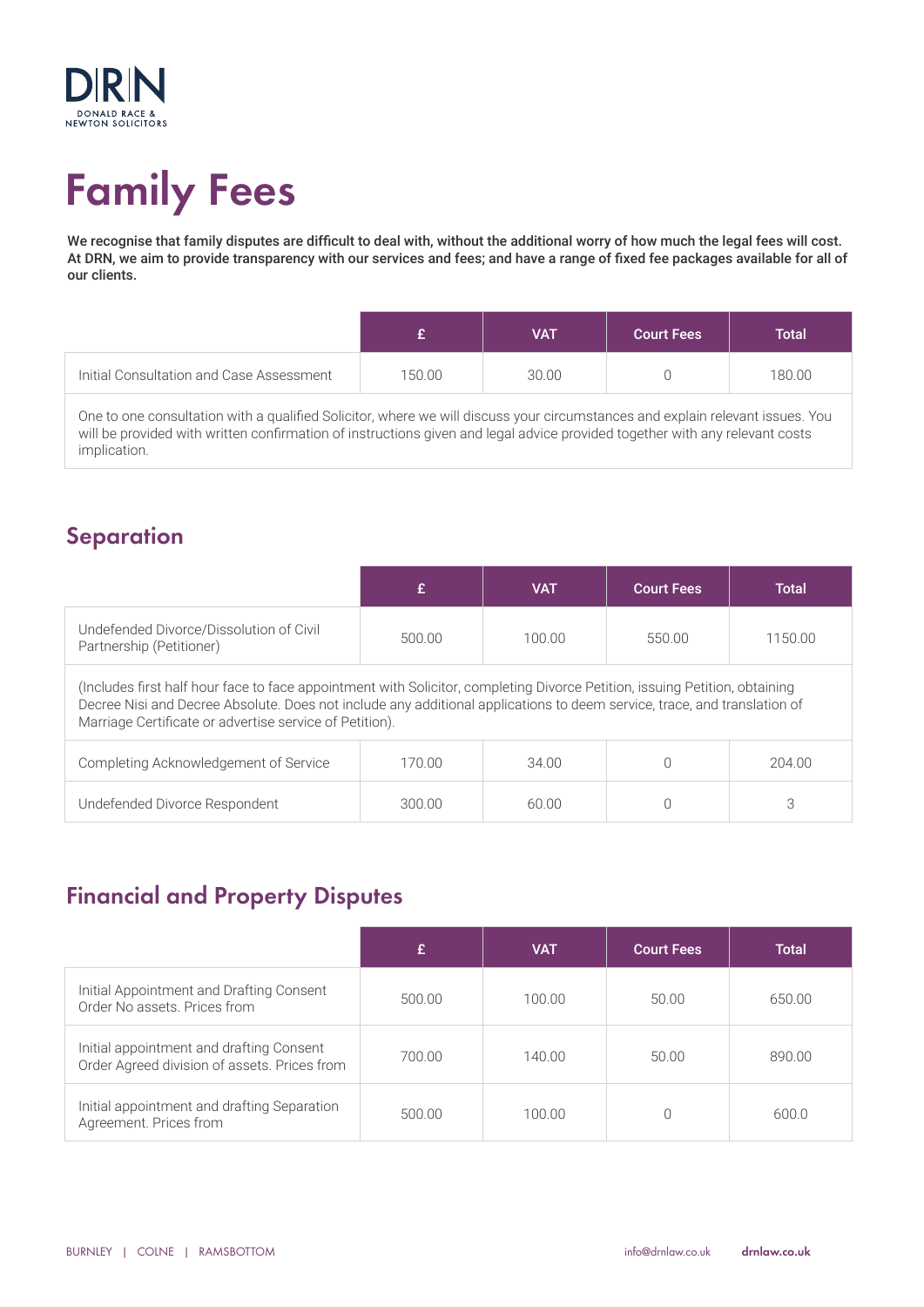## Children Disputes

we will charge £150 per hour at Court)

|                                                                                                                                                                                                                                                                        |        | <b>VAT</b> | <b>Court Fees</b> | <b>Total</b> |  |
|------------------------------------------------------------------------------------------------------------------------------------------------------------------------------------------------------------------------------------------------------------------------|--------|------------|-------------------|--------------|--|
| Drafting Parental Responsibility Agreement                                                                                                                                                                                                                             | 200.00 | 40.00      | 0                 | 240.00       |  |
| Liaising with relevant parties for completion of the Agreement and submission of the Parental Responsibility Agreement to<br>the Principal Registry                                                                                                                    |        |            |                   |              |  |
| Initial Consultation and Letter to Other<br>Parent                                                                                                                                                                                                                     | 175.00 | 35.00      | 0                 | 210.00       |  |
| Initial Consultation and Referral to<br>Mediation. Mediation fees not included                                                                                                                                                                                         | 175.00 | 35.00      | $\Omega$          | 210.00       |  |
| Fixed fees for additional hearings can be agreed. It will not include substantive hearings, finding of fact/final hearings. (£400<br>plus VAT for 1.5 hours, which includes the pre-hearing discussion, hearing time, drafting of order, and if it goes over that than |        |            |                   |              |  |

### Non-Molestation Applications/Protection from Harassment

|                                                                                                            |        | VAT    | <b>Court Fees</b> | <b>Total</b> |
|------------------------------------------------------------------------------------------------------------|--------|--------|-------------------|--------------|
| Initial Consultation and Warning Letter                                                                    | 175.00 | 35.00  |                   | 210.00       |
| Initial Consultation and Preparation of Court<br>Documents (including attendance at any<br>urgent hearing) | 600.00 | 120.00 |                   | 720.00       |

Fixed fees for additional hearings can be agreed. This does not include substantive hearings, finding of fact/final hearings. (£350 plus VAT for 1.5 hours, which includes the hearing time, and if if goes over that then we will charge £177 per hour at Court)

# **Other**

|                                             |        | <b>VAT</b> | <b>Court Fees</b> | <b>Total</b> |
|---------------------------------------------|--------|------------|-------------------|--------------|
| Change of Name Deed                         | 150.00 | 30.00      |                   | 180.00       |
| Mediation Referral (without initial advice) | 125.00 | 25.00      | N/A               | 150.00       |